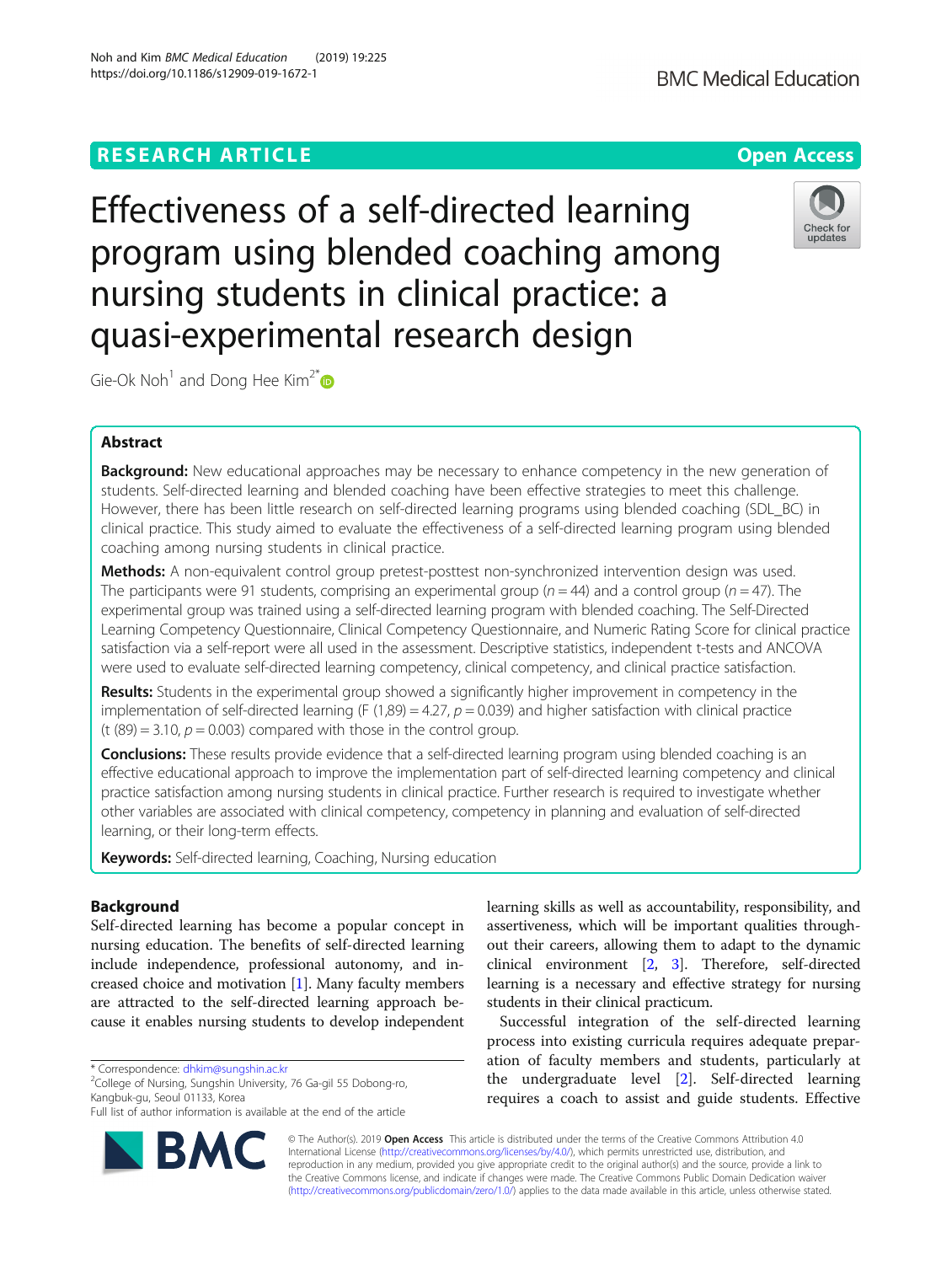coaching involves learning from interactions with students, cooperation, exchanging learning materials, and providing encouragement. Coaching has been found to be a good approach to successfully lead students' selfdirected learning [[4\]](#page-6-0). The coach in self-directed learning prepares and motivates students, and helps them set learning objectives, establish learning strategies, manage learning resources, and evaluate their learning results during the self-directed learning process [[5\]](#page-6-0). Therefore, instruction of faculty members in self-directed learning and coaching methods is very important.

Currently, technology-based teaching methods have become mainstream in nursing education  $[6]$  $[6]$ . Among them, blended teaching, which combines the strengths of online and offline instruction, is growing rapidly [\[7](#page-6-0)]. Online education in clinical practice can provide various advantages, such as facilitating access to training materials or references and communication with instructors. However, online education alone is not enough for clinical practice education. Blended learning integrates online and offline education and can teach skills and help students to overcome their fear of learning and increase their motivation, which have been identified as limitations of online education. In this way, blended coaching can maximize learning outcomes through continuous learning management provided by the teacher, who facilitates and guides the learning process by combining the advantages of online and offline education [[8\]](#page-6-0). Blended coaching is the most important approach to maximize learning effectiveness by appropriately arranging and combining various learning methods according to learning types and characteristics of the online and offline learning environments  $[9, 10]$  $[9, 10]$  $[9, 10]$ . Effective coaching provides appropriate guidance, discussion, case studies, and individual and cooperative learning. The blended method also allows for the integration of learning experiences from formal offline training (e.g., on the clinical ward) and online tasks [\[9](#page-6-0)]. Finally, student-centered education methods used in blended coaching are effective for self-directed learning. Teachers can easily maintain student motivation and continuous learning through various online and offline methods [[8](#page-6-0)]. For these reasons, blended coaching is the most appropriate way to develop self-directed learning skills. However, there has been little research on self-directed learning programs using blended coaching (SDL\_BC) in clinical practice.

Therefore, we aimed to determine the effects of SDL\_BC in order to maximize the effectiveness of the clinical practicum, emphasized as self-directed learning competency, clinical competency, and clinical practice satisfaction. The hypothesis that was tested is as follows: students who participated in the SDL\_BC will score higher than those in the control group on self-directed learning competency, clinical competency, and clinical practice satisfaction.

# **Methods**

# Design

This study used a non-equivalent control group design with pre-post non-synchronized intervention.

# Participants and setting

This study targeted junior nursing students from baccalaureate programs at a university located in Seoul, Korea. The participants were chosen by convenience sampling. A total of 92 students agreed to participate, and 91 students were included in the final analysis (one questionnaire had missing items). Data from 47 subjects in the experimental group and 44 subjects in the control group were used. The sample size was calculated using the G\*Power 3.1.9 program. The effect size was set to 0.58 based on the results of a previous study that verified the effects of a self-directed learning program for Korean nursing students on self-confidence and satisfaction [\[11](#page-6-0)]. For two tail independent t-test between the two groups, the minimum sample sizes were each calculated as 48 for the experimental group and the control group for an effect size of 0.58, significance level of .05, power of .80, and allocation ratio N2/N of 1. The number of samples in this study was fairly small.

# Intervention

We developed the SDL\_BC based on Garrison's selfdirected learning model [\[12](#page-6-0), [13\]](#page-6-0), which consists of three dimensions: motivation, self-management, and selfmonitoring (Table [1\)](#page-2-0). We designed the program to include motivation by pre-clinical activities, development of self-management skills during practice, and conduction of self-monitoring activities after practice. Each stage consisted of both online and offline activities. Coaching strategies were based on the strategy model of self-regulated learning by Zimmerman & Martinez-Pones [[14](#page-6-0)]. Coaching included not only direct instruction but also feedback about discussions and assignments, review of daily learning objectives and content, and encouragement of activities. All coaching processes prioritized support and interaction with students. The detailed components of the SDL\_BC are presented in Table [1.](#page-2-0) The intervention was implemented by a professor, and students were organized into teams of five to six. During the 2-week intervention, participants performed day and evening shifts.

# Assessments

# General characteristics

The included variables of the students were age, selfevaluation of previous semester academic achievement, and satisfaction in nursing.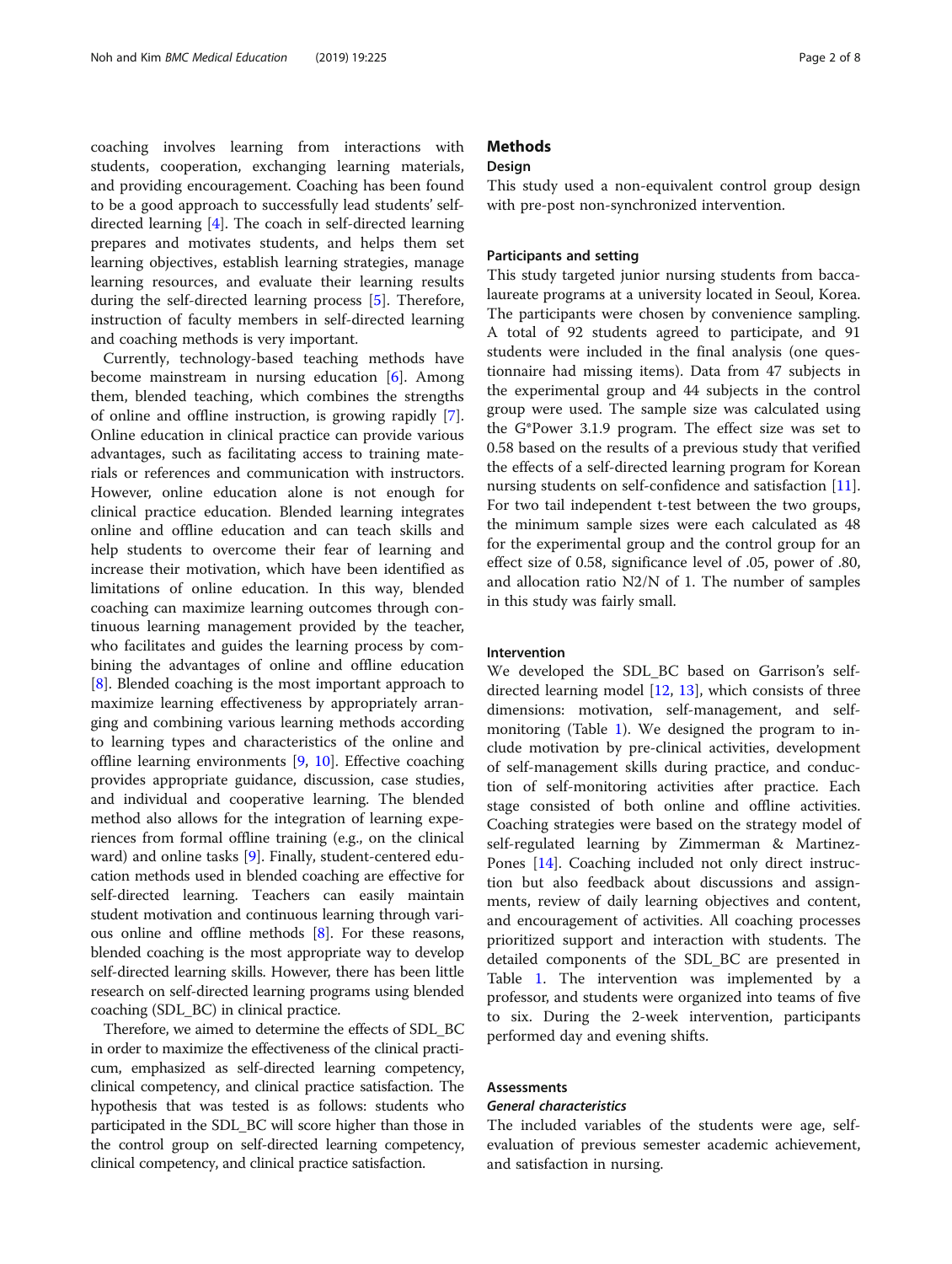|                                   |                |                                                                                                                                                                                                                                           | Table 1 Intervention: Self-directed Learning Program using Blended Coaching (SDL_BC)                                           |                                                                                                                                                                                                                                                                                                                                                                      |                                                                                                                                                                                                                        |                                                                                                                             |
|-----------------------------------|----------------|-------------------------------------------------------------------------------------------------------------------------------------------------------------------------------------------------------------------------------------------|--------------------------------------------------------------------------------------------------------------------------------|----------------------------------------------------------------------------------------------------------------------------------------------------------------------------------------------------------------------------------------------------------------------------------------------------------------------------------------------------------------------|------------------------------------------------------------------------------------------------------------------------------------------------------------------------------------------------------------------------|-----------------------------------------------------------------------------------------------------------------------------|
| Self-directed Learning            | Clinical       | Control Group                                                                                                                                                                                                                             |                                                                                                                                | Experimental Group                                                                                                                                                                                                                                                                                                                                                   |                                                                                                                                                                                                                        |                                                                                                                             |
| Component/Learning<br>Objectives  | Practice Phase | Learning activity of                                                                                                                                                                                                                      | Teaching activity: Offline                                                                                                     | Learning activity of students                                                                                                                                                                                                                                                                                                                                        | Teaching activity: Blended coaching                                                                                                                                                                                    |                                                                                                                             |
|                                   |                | students                                                                                                                                                                                                                                  | teaching                                                                                                                       |                                                                                                                                                                                                                                                                                                                                                                      | Online                                                                                                                                                                                                                 | Offline                                                                                                                     |
| Motivation                        | Pre-clinical   | Perform preparation and<br>pre-study                                                                                                                                                                                                      | -Check preparation and<br>Motivate practice<br>assignment                                                                      | Check clinical performance with<br>practice goals and strategies<br>during practice and prepare<br>Understanding and setting<br>Establish daily goal-setting<br>Preparation and pre-study<br>structured questionnaire<br>practice plan                                                                                                                               | -Identify learning needs and<br>encouraging pre-study be-<br>questions and discussions<br>motivate students with<br>-Check preparation and<br>-Check practice goals,<br>fore practice<br>assignment                    | Explanation of self-directed<br>learning strategies                                                                         |
| Self-Management                   | Clinical       | regarding the assigned<br>assessment in children<br>case in pediatric clinic<br>-Prepare daily practice<br>fundamental nursing<br>Implementation of<br>skills and health<br>nursing process<br>Performance of<br>Set daily goal<br>report | and health assessment in<br>-Teaching nursing skills<br>-Teaching case/nursing<br>processes in pediatric<br>children<br>clinic | on modifying daily goal setting<br>Prepare and post daily practice<br>process regarding the assigned<br>Self-assessment and reflection<br>Performance of fundamental<br>report and reflection report<br>-Implementation of nursing<br>and achieving daily goals<br>nursing skills and health<br>assessment in children<br>case in pediatric clinic<br>Set daily goal | feedback on daily practice<br>-Conduct Q/A frequently<br>Discuss weaknesses and<br>Encourage and provide<br>and reflection reports<br>improvement points<br>-Check practice goal<br>-Provide references<br>achievement | processes in pediatric clinic<br>-Teaching nursing skills and<br>-Teaching case/nursing<br>health assessment in<br>children |
| Self-Monitoring and<br>Evaluation | Post-clinical  | Self-report on practice<br>Analysis of case study<br>Sharing practice<br>questionnaire)<br>impressions<br>(structured                                                                                                                     | -Analysis of case study                                                                                                        | impressions and improvements<br>Self-reflection on overall clinical<br>Self-report about practice<br>(structured questionnaire)<br>-Discuss practice-related<br>-Analysis of case study<br>practice                                                                                                                                                                  |                                                                                                                                                                                                                        | -Feedback about analysis of<br>-Discussion about clinical<br>practice experiences<br>case study                             |

<span id="page-2-0"></span>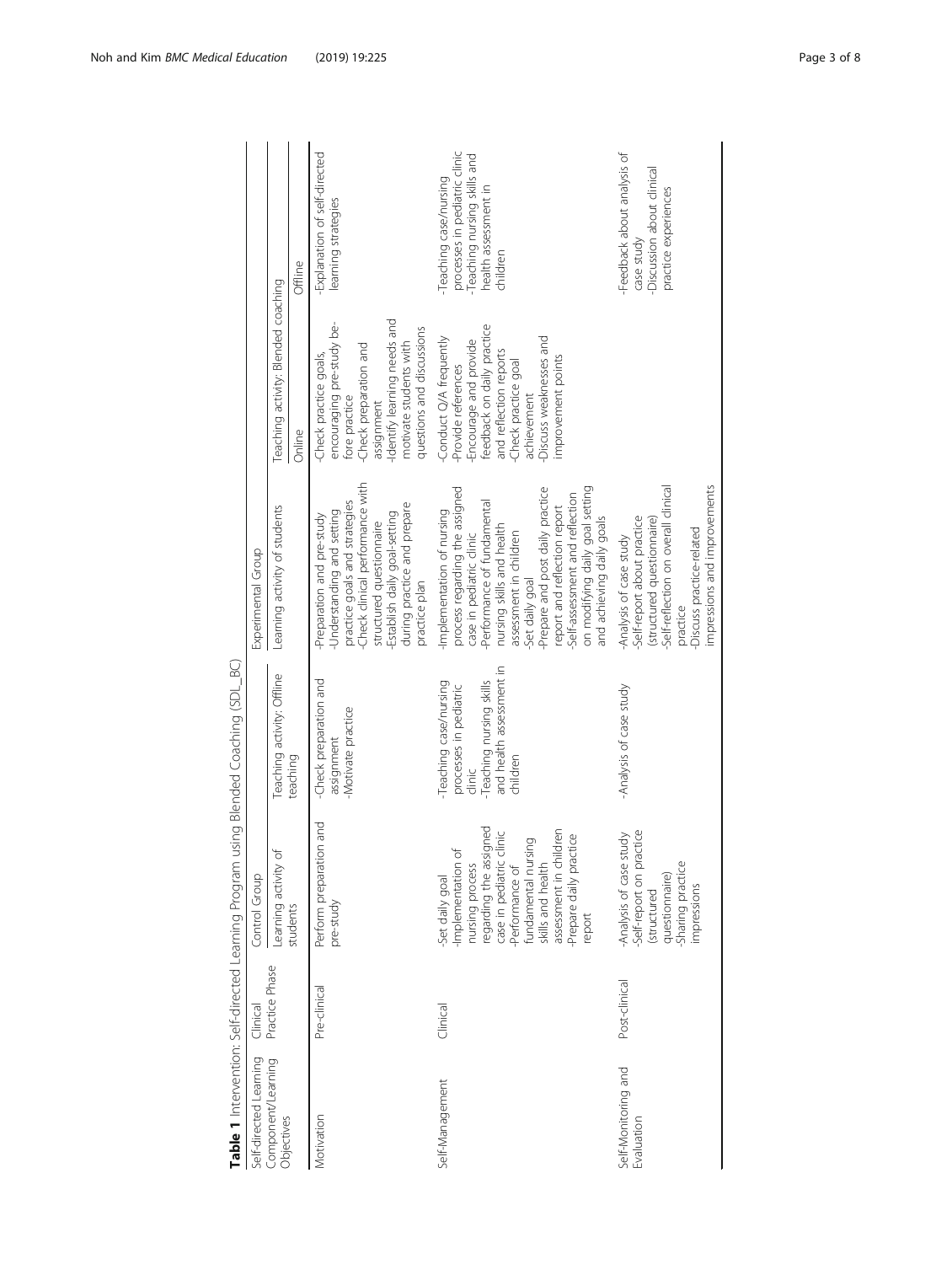# Self-directed learning competency

We used the 45-item Self-Directed Learning Competency Questionnaire, which was developed for undergraduates/ adults by Lee et al.  $[15]$  $[15]$  $[15]$  and includes three subscales: planning (20 items), implementation (15 items), and evaluation (15 items). Items are rated on a 5-point Likert scale  $(1 =$ almost never to 5 = almost always). The total score ranges from 45 to 225, with higher scores indicating higher levels of self-directed learning competency. The internal reliability coefficient in the Lee et al. [[15](#page-6-0)] study was 0.93. In this study, the reliability coefficients were 0.89 (pretest) and 0.90 (posttest), and the subscale internal reliability ranged from 0.72 to 0.86.

# Perceived clinical competency

Perceived clinical competency was measured with a questionnaire developed for nursing students by Lee et al. [\[16\]](#page-6-0). This is a 45-item, self-report instrument that assesses five subscales: nursing process (11 items), nursing skill (11 items), degree of cooperation (8 items), personal relations/communication (6 items), and professional development (9 items). Items are rated on a 5-point Likert scale  $(1 =$  almost never to  $5 =$  almost always). A higher score indicates a greater degree of perceived clinical competency. The internal reliability coefficient in the original study was 0.96. In this study, the reliability coefficients were 0.96 (pretest) and 0.95 (posttest).

## Clinical practice satisfaction

A numeric rating score (NRS) was used to measure clinical practice satisfaction. Participants were asked to evaluate their degree of satisfaction with the whole clinical practice, homework, content, and self-reflection on a scale of 0 to 10. A higher score indicates a greater degree of clinical practice satisfaction.

# Procedure

We used a non-synchronized design to prevent diffusion of treatment. In the control group that was trained using conventional self-directed learning program based on offline teaching, participants were recruited from September 1 to October 25, 2015, which were the beginning and end dates of the clinical practice period. In the experimental group that was trained using SDL\_BC, participants were recruited from August 29 to October 28, 2016. Students were unaware whether they belonged to the control or experimental group.

Data were gathered in two phases, approximately 2 weeks apart. Participants completed self-report questionnaires. Pre- and post-intervention data were collected before and after the pediatric nursing clinical practice, respectively, and included demographic characteristics, self-directed learning, and clinical competency. The assessment of clinical practice satisfaction was performed immediately after completing the clinical practice. The questionnaires were completed in 15–20 min in both phases.

# Ethical considerations

Written informed consent was obtained from all participants before inclusion in the study, which was previously approved by the Sungshin Women's University Institutional Review Board (SSWUIRB 2015–056, SSWUIRB 2016–022). As for the ethical aspects of the procedure, participants were informed of the purpose of the study and their right to refuse to participate at any time. Participants were informed that there would be no penalties for refusing to complete the survey. Researchers then distributed and collected the questionnaires onsite. Students used a self-chosen code to reconcile their preand post-intervention questionnaires, thus assuring data anonymity and confidentiality.

# Data analysis

Data were analyzed using the Statistical Package for the Social Sciences (SPSS), version 20 (SPSS Inc., Chicago, IL, USA). A Shapiro-Wilk test was performed to verify the normal distribution of the study variables, and parametric tests were subsequently used. Descriptive statistics, such as mean, standard deviation, frequency, and percentage, were calculated to assess the general characteristics of participants. The pre-intervention test of homogeneity was analyzed using an independent ttest and Fisher's exact test. The pre-intervention test of homogeneity for self-directed learning and clinical competency between the experimental group and the control group was analyzed using the independent t-test. ANCOVA analyses that were controlled for pretest scores as confounders were performed to examine the effect on self-directed learning and clinical competency. An independent t-test was also used to examine the effects on the clinical practice satisfaction score in the experimental and control groups [\[17\]](#page-6-0). The significance level is based on  $P < .05$ .

# Results

# Participants

The general characteristics of the two groups are shown in Table [2](#page-4-0). No significant differences in general characteristics were found between the control and experimental groups. In addition, baseline scores of the main variables (self-directed learning competency and perceived clinical competency) were not significantly different. Therefore, the two groups were considered homogenous.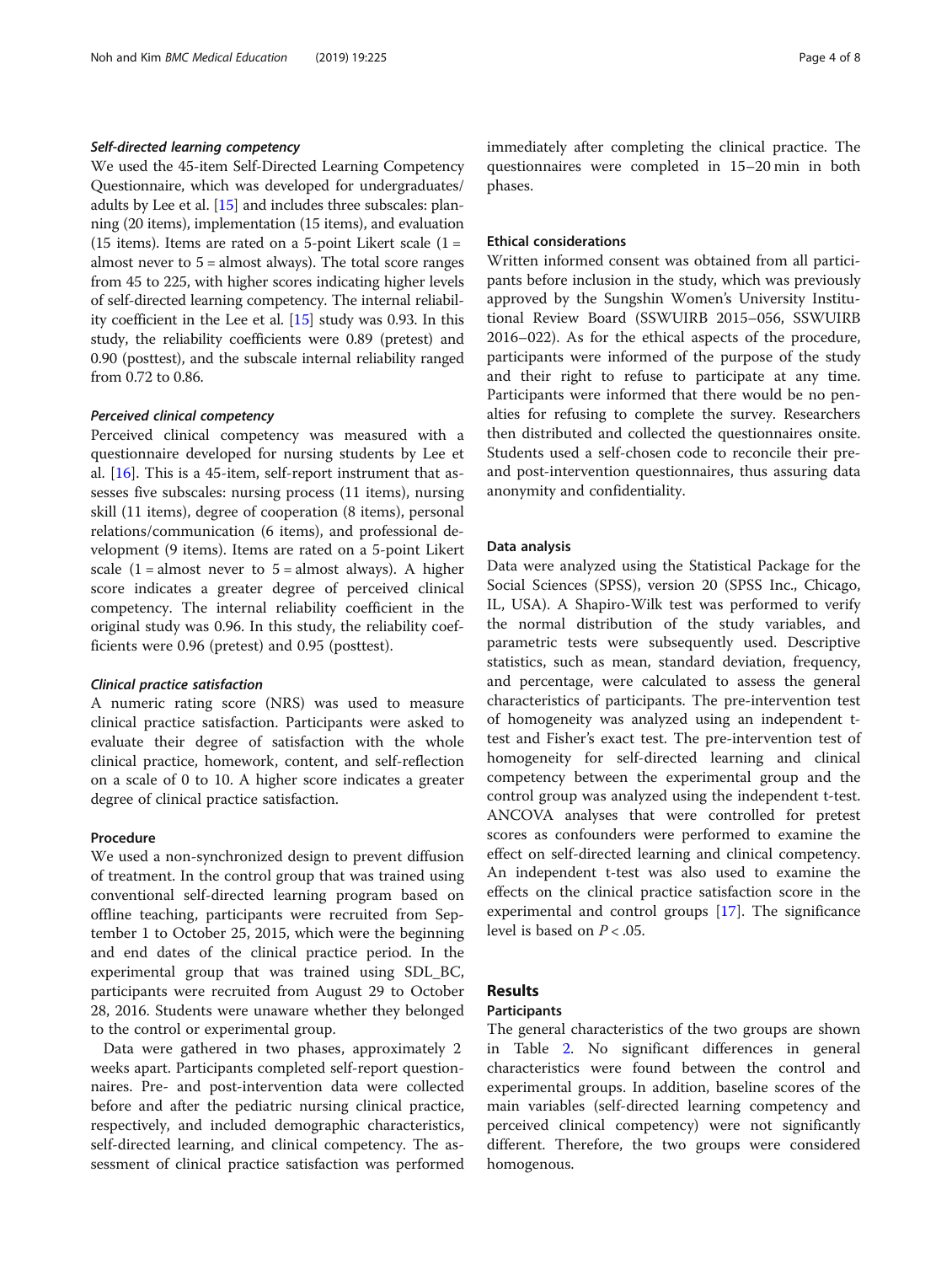<span id="page-4-0"></span>**Table 2** Homogeneity Test of General Characteristics and Pretest Competency Score ( $n = 91$ )

| Variable                                              |                | Control Group ( $n = 44$ ) | Experimental Group $(n = 47)$ | $X^2$ or t | $P$ value |
|-------------------------------------------------------|----------------|----------------------------|-------------------------------|------------|-----------|
|                                                       |                | n (%) or M+/-SD            | n (%) or M+/-SD               |            |           |
| Age <sup>a</sup>                                      |                | $21.48 \pm 1.65$           | $21.45 \pm 1.63$              | $-0.09$    | 0.930     |
| Academic achievement (previous semester) <sup>b</sup> | High           | 4(9.1)                     | 6(12.8)                       | 0.60       | 0.797     |
|                                                       | Middle         | 33 (75.0)                  | 32(68.1)                      |            |           |
|                                                       | Low            | 7(15.9)                    | 9(19.1)                       |            |           |
| Satisfaction in nursing <sup>b</sup>                  | Very satisfied | 4(9.0)                     | 6(12.8)                       | 2.81       | 0.423     |
|                                                       | Satisfied      | 16(36.4)                   | 20(42.6)                      |            |           |
|                                                       | Average        | 15 (34.1)                  | 14 (29.8)                     |            |           |
|                                                       | Dissatisfied   | 4(9.0)                     | 7(14.9)                       |            |           |
| Self-directed learning competency <sup>a</sup>        |                | $161.14 \pm 14.99$         | $163.09 \pm 17.77$            | 0.56       | 0.575     |
| Perceived clinical competency <sup>a</sup>            |                | $156.43 \pm 17.72$         | $162.70 \pm 23.98$            | 1.41       | 0.162     |

<sup>a</sup> independent t-test, <sup>b</sup> Fisher's exact test

# Intervention effects

Table 3 presents the differences in self-directed learning competency and perceived clinical competency scores between the experimental and control groups. Compared with the control group, the pre-post difference in competency in implementation of self-directed learning in the experimental group was significantly greater (F (1, 89) = 4.27,  $p = 0.039$ . There were no statistically significant differences in other variables related to self-directed learning competency. In the case of perceived clinical competency, there were no statistically significant differences between the two groups (t  $(89) = -0.06$ ,  $p = 0.956$ ). On the other hand, regarding clinical practice satisfaction, there were significant differences in overall clinical practice

 $(t (89) = 3.10, p = 0.003)$ , practice content  $(t (89) = 3.88, p <$ 0.001), and self-reflection (t  $(89) = 3.36$ ,  $p = 0.001$ ) (Table [4](#page-5-0)). No significant difference was found for homework.

# Discussion

The present pre-post non-synchronized intervention non-equivalent control group study evaluated a SDL\_BC for undergraduate nursing students with a focus on selfdirected learning competency, perceived clinical competency, and clinical practice satisfaction. Self-directed learning programs have been known to improve selfdirected learning abilities in many previous studies [[1](#page-6-0), [5,](#page-6-0) [18](#page-6-0)]. In this study, blended coaching was applied to the selfdirected learning program.

Table 3 Differences in Self-directed Learning and Perceived Clinical Competency Scores between Experimental and Control Groups  $(n = 91)$ 

| Independent variable                      | Cont.              | F<br>Exp.          |      | $P$ value | 95% CI  |       |
|-------------------------------------------|--------------------|--------------------|------|-----------|---------|-------|
| and covariate                             | $M+/-SD$           | $M+/-SD$           |      |           | Lower   | Upper |
| Self-directed learning competency (total) |                    |                    |      |           |         |       |
| Pretest (covariate)                       | $161.14 \pm 14.99$ | $163.09 \pm 17.77$ | 1.35 | 0.249     | $-2.11$ | 8.04  |
| Posttest                                  | $163.34 \pm 17.42$ | $167.94 \pm 19.20$ |      |           |         |       |
| Planning                                  |                    |                    |      |           |         |       |
| Pretest (covariate)                       | $66.89 \pm 7.48$   | $70.66 \pm 9.64$   | 0.23 | 0.632     | $-2.19$ | 3.60  |
| Posttest                                  | $70.30 \pm 8.61$   | $73.51 \pm 9.12$   |      |           |         |       |
| Implementation                            |                    |                    |      |           |         |       |
| Pretest (covariate)                       | $57.32 \pm 5.78$   | $55.85 \pm 6.31$   | 4.40 | 0.039     | 0.11    | 4.27  |
| Posttest                                  | $56.41 \pm 6.62$   | $57.38 \pm 7.16$   |      |           |         |       |
| Evaluation                                |                    |                    |      |           |         |       |
| Pretest (covariate)                       | $36.93 \pm 4.55$   | $36.57 \pm 4.50$   | 0.75 | 0.390     | $-0.86$ | 2.19  |
| Posttest                                  | $36.64 \pm 4.96$   | $37.04 \pm 4.84$   |      |           |         |       |
| Perceived clinical competency             |                    |                    |      |           |         |       |
| Pretest (covariate)                       | $156.43 \pm 17.72$ | $162.70 \pm 23.98$ | 0.09 | 0.768     | $-5.11$ | 6.89  |
| Posttest                                  | $162.77 \pm 21.88$ | $168.87 \pm 23.22$ |      |           |         |       |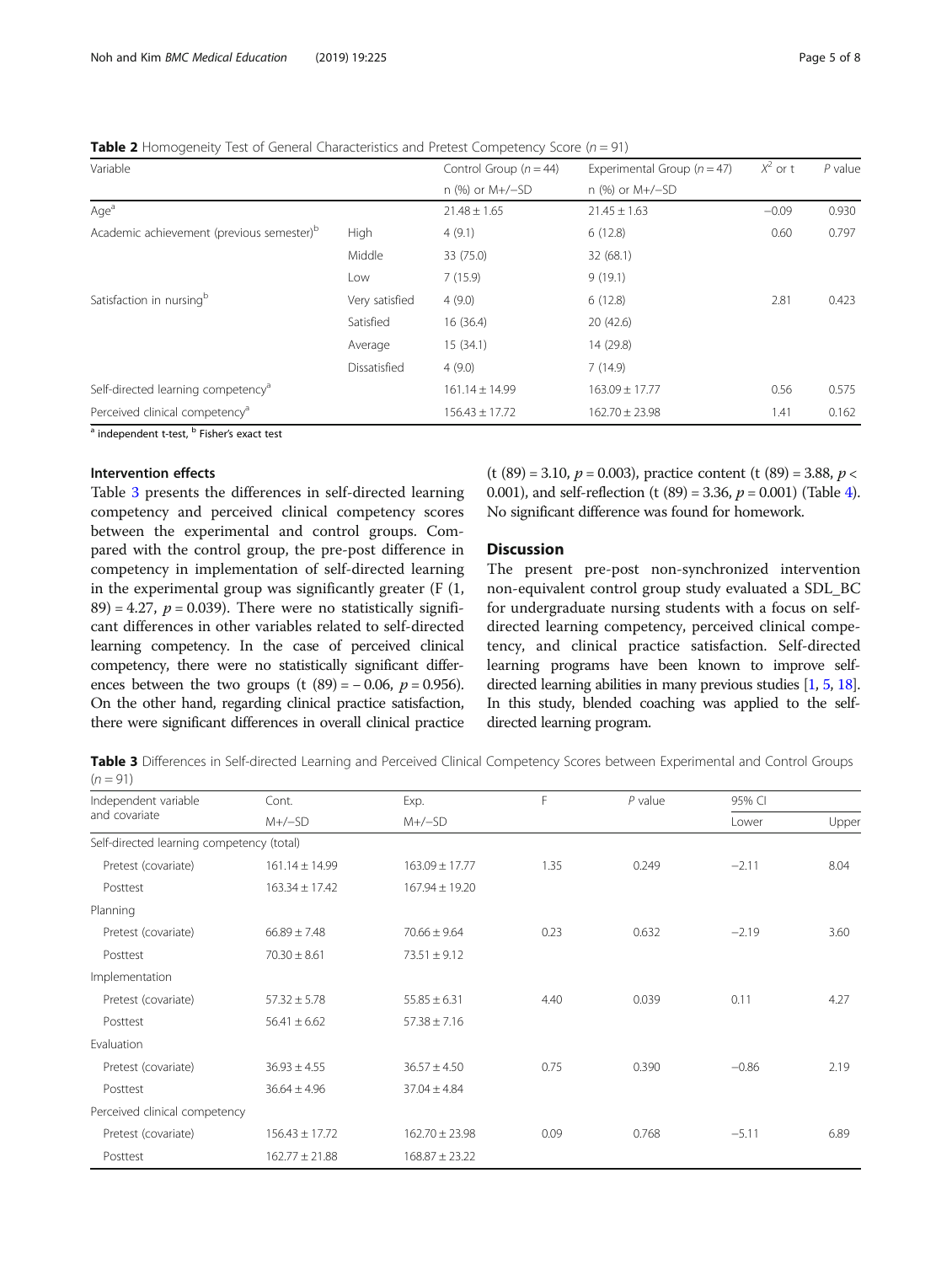| Variable                | Control<br>$M+/-SD$ | Experimental  | Independent | $P$ value | 95% CI  |       |
|-------------------------|---------------------|---------------|-------------|-----------|---------|-------|
|                         |                     | $M+/-SD$      | t-test      |           | Lower   | Upper |
| Whole clinical practice | $7.10 + 1.88$       | $8.13 + 1.17$ | 3.10        | 0.003     | 0.38    | 1.67  |
| Homework                | $7.34 + 1.65$       | $7.28 + 1.85$ | $-0.17$     | 0.862     | $-0.79$ | 0.67  |
| Content                 | $6.98 + 1.99$       | $8.34 + 1.29$ | 3.88        | < 0.001   | 0.66    | 2.05  |
| Self-reflection         | $7.23 + 1.77$       | $8.40 + 1.57$ | 3.36        | 0.001     | 0.48    | 1.87  |

<span id="page-5-0"></span>**Table 4** Differences in Clinical Practice Satisfaction Scores between Experimental and Control Groups ( $n = 91$ )

Findings from this study partially support our hypothesis: although the implementation of self-directed learning competency and clinical practice satisfaction increased significantly in the experimental group, we failed to observe significant differences between the control and experimental groups in competency in planning and evaluation of self-directed learning or perceived clinical competency.

The blended coaching provided to the experimental group in this study increased the online interaction relative to the control group, who received offline teaching. This online coaching included providing students with materials, answering questions, giving feedback on daily and reflection records, and encouraging discussion. These coaching methods improved students' abilities to self-manage learning during the course. Immediate feedback is known to facilitate students' motivation to learn and continuous learning management [[19\]](#page-6-0). The students who participated in this study were able to ask questions during the clinical practice using mobile devices, and the coach provided immediate answers and a variety of materials as soon as possible. In fact, blended learning is less monotonous than face-to-face teaching and can enrich learning by providing various supplementary materials, as shown in this study [\[20](#page-6-0)].

In addition, one of the main focuses of this study was the online discussion process. Online discussion is considered more likely to be perceived as an easy and comfortable way to access educational materials, and can play a role not only in individual learning but also in communication and cooperative learning, which is considered to maximize the effectiveness of self-directed learning [[21\]](#page-6-0).

We could increase the amount of teaching time through blended coaching including the above methods. Blended learning not only overcomes constraints related to physical distance through the use of information and communication technology, but also reduces the transactional distance between instructor and learner, as well as between learners, through processes of teaching and learning that promote communication and cooperation [[22\]](#page-6-0). Specifically, nursing students complete a challenging clinical practicum within a compressed time frame. Faculty members must make optimal use of teaching and learning time to equip students with a broad base of

nursing knowledge and clinical reasoning skills through blended learning. Blended coaching can also complement the educational distance of face-to-face lectures.

As such, we used learning time and space, and interaction and learning methods in offline and online education flexibly. However, there was no significant difference between the experimental and control groups in planning and evaluation part. We believe that planning and evaluation parts provided through blended coaching did not differ from those of offline contents. We recommend developing a program emphasizing coaching and including various contents in planning and evaluation.

Perceived clinical competency was not significantly different between the two groups. We suggest that further programs need to combine other teaching and learning methods such as simulation practice or clinical examinations with blended coaching and test the effects on clinical performance [[23](#page-6-0), [24\]](#page-7-0) to enhance students' clinical competency.

In terms of clinical practice satisfaction, ratings of content and self-reflection were significantly higher in the experimental group, who received the blended coaching, except in the homework category. There are many studies showing that students are highly satisfied with the self-directed learning method [[5,](#page-6-0) [25\]](#page-7-0). Students expressed satisfaction with the practice of self-directed learning based on blended coaching in the present study. We believe that the provision of diverse materials, discussions, and immediate feedback increased students' clinical practice satisfaction. In addition, it appears that self-reflection during practice was made more effective by daily records of self-reflection, discussion of results, and feedback [[26\]](#page-7-0). Additionally, nursing students were more satisfied with blended learning because of easy access to educational content. Blended learning can promote collaborative, learner-centered knowledge construction and offer a more comfortable environment.

In the homework category, the score was not significantly lower in the experimental group. This may be because the interaction loads between the coach and the student increase as the amount of learning increases. It is necessary to modify the program by giving students only pre-planned homework, and creating an environment in which the burden of extra homework is not unexpectedly increased and interesting learning is possible.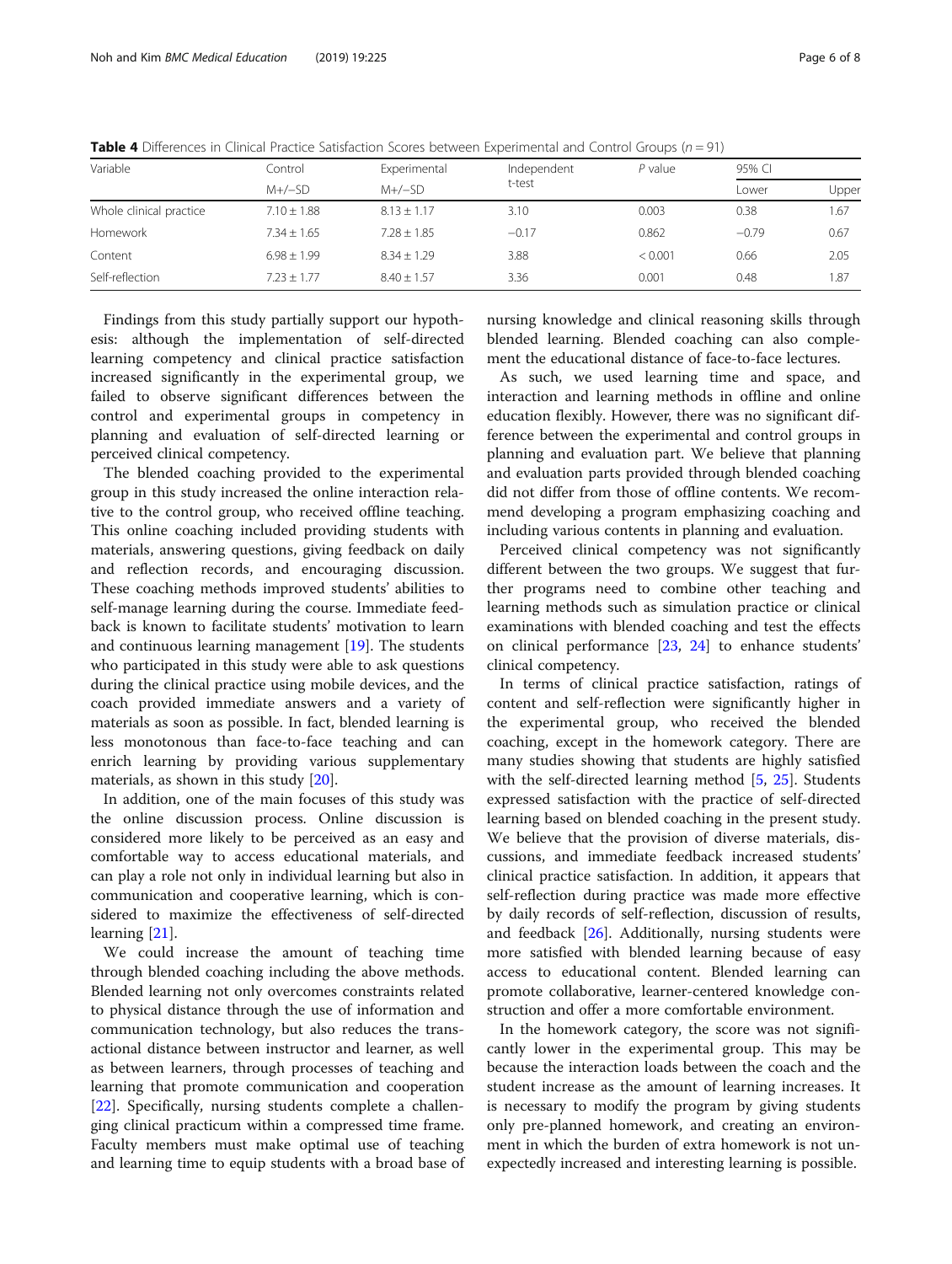# <span id="page-6-0"></span>Limitation

This study had several limitations. First, the participants were recruited from a single university in Korea, possibly limiting the generalizability of our findings. Second, the sample size was smaller than what was necessary according to the calculations using G\*power. Third, the time between observations was 2 weeks, which is not a longterm follow-up to support our hypothesis. Forth, clinical competency was assessed by student themselves only, and we could not compare professor ratings and students' scores. Finally, some variables were not measured, such as personality and learning style, which might affect the learning outcomes.

# Conclusion

We suggest that the present SDL\_BC, involving blended learning (combining with online and offline methods) and coaching for clinical practice, was appropriately applied to self-directed learning among nursing students. The SDL\_BC developed in this study was a suitable educational approach to improve the implementation of self-directed learning competency and clinical practice satisfaction. This seems to be a useful method for educators as they face the challenge of applying a variety of learning methods to enhance the competency of a new generation of students. Further research is required to investigate whether other variables are associated with clinical competency, competency in planning and evaluation of self-directed learning, and their long-term effects.

# Abbreviations

ANCOVA: Analysis of covariance; NRS: Numeric rating score; SDL\_BC: Selfdirected learning program using blended coaching; SPSS: Statistical package for the social sciences

# Acknowledgements

Not applicable.

## Authors' contributions

GON implemented the intervention and analyzed the data. DHK designed the study and wrote the manuscript. All authors read and approved the final manuscript.

#### Funding

This research was supported by the Sungshin Women's University Research Grant of 2018. The funding body had no influence on the design of the study or collection, analysis, or interpretation of data.

#### Availability of data and materials

The datasets generated and/or analysed during the current study are not publicly available due due to IRB regulation of our institution related to personal information but are available from the corresponding author on reasonable request.

# Ethics approval and consent to participate

This study was approved by Sungshin Women's University Institutional Review Board (SSWUIRB 2015–056, SSWUIRB 2016–022) and written informed consent was obtained from all participants.

# Consent for publication

Not applicable.

#### Competing interests

The authors declare that they have no competing interests.

#### Author details

<sup>1</sup>College of Nursing, Konyang University, 158 Gwanjeodong-ro, Seo-gu, Daejeon 35365, Korea. <sup>2</sup>College of Nursing, Sungshin University, 76 Ga-gil 55 Dobong-ro, Kangbuk-gu, Seoul 01133, Korea.

# Received: 30 June 2018 Accepted: 17 June 2019<br>Published online: 24 June 2019

#### References

- 1. O'shea E. Self-directed learning in nurse education: a review of the literature. J AdvNurs. 2003;43(1):62–70 [https://doi.org/10.1046/j.1365-2648.](https://doi.org/10.1046/j.1365-2648.2003.02673.x|) [2003.02673.x|](https://doi.org/10.1046/j.1365-2648.2003.02673.x|).
- 2. Levett-Jones TL. Self-directed learning: implications and limitations for undergraduate nursing education. Nurse Educ Today. 2005;25(5):363–8 <https://doi.org/10.1016/j.nedt.2005.03.003>.
- 3. Slevin O, Lavery M. Self-directed learning and student supervision. Nurse Educ Today. 1991;11(5):368–77 [https://doi.org/10.1016/0260-6917\(91\)90037-b.](https://doi.org/10.1016/0260-6917(91)90037-b)
- 4. Lee YJ, Cho YW. Coaching for Korean university students' English speaking and self-directed language learning: a blended learning approach. Multimed Assist Lang Learn. 2017;20(1):82–108.
- 5. Chun DK. Coaching strategy of self-directed Learning. Seoul: Hakji-sa; 2013.
- 6. Oliver R. Engaging first year students using a web-supported inquiry-based learning setting. High Educ. 2008;55(3):285–301 [https://doi.org/10.1007/](https://doi.org/10.1007/s10734-007-9055-7) [s10734-007-9055-7.](https://doi.org/10.1007/s10734-007-9055-7)
- 7. Lim DH, Morris ML. Learner and instructional factors influencing learning outcomes within a blended learning environment. Educ Technol Soc. 2009; 12(4):282–93.
- 8. Ju JH, Kwon YS. A study on the case of blended-learning class management in university. J Korean Teach Educ. 2005;22(2):199–225.
- 9. Driscoll M. Blended Learning. E-Learning. 2002;3(3):54–6.
- 10. Posey L, Pintz C. Transitioning a bachelor of science in nursing program to blended learning: successes, challenges & outcomes. Nurse EducPract. 2017; 26:126–33 [https://doi.org/10.1016/j.nepr.2016.10.006.](https://doi.org/10.1016/j.nepr.2016.10.006)
- 11. Jo HS, Park EY, Choi JS. Effects of self-directed learning applying basic nursing practice contents of e-learning on nursing students' knowledge, self-confidence and satisfaction. J of Korean Contents Assoc. 2013;13(9):504– 14 <https://doi.org/10.5392/JKCA.2013.13.09.504>.
- 12. Abd-El-Fattah SM. Garrison's model of self-directed learning: preliminary validation and relationship to academicachievement. Span J Psychol. 2010: 13(2):586–96 [https://doi.org/10.1017/S1138741600002262.](https://doi.org/10.1017/S1138741600002262)
- 13. Garrison DR. Self-directed learning: toward a comprehensive model. Adult Educ Q. 1997;48(1):18–33 [https://doi.org/10.1177/074171369704800103.](https://doi.org/10.1177/074171369704800103)
- 14. Zimmerman BJ, Martinez-Pones M. Construct validation of a strategy model of student self-regulated learning. J Educ Psychol. 1988;80(3):284–90 [https://](https://doi.org/10.1037//0022-0663.80.3.284) [doi.org/10.1037//0022-0663.80.3.284](https://doi.org/10.1037//0022-0663.80.3.284).
- 15. Lee SJ, Chang YK, Lee HN, Park GY. A study on the development of lifeskills: communication, problem solving, and self-directed learning. Seoul: Korean Educational Development Institute; 2003.
- 16. Lee WH, Kim JJ, Yoo JS, Hur HK, Kim KS, Lim SM. Development scale of clinical practice in nursing students. YonseiNurs. 1990;13(1):17–29.
- 17. Maxwell SE, Delaney HD Kelley K. Designing experiments and analyzing data: a model comparison perspective. NY. Routledge. 2017.
- 18. Nothnagle M, Goldman R, Quirk M, Reis S. Promoting self-directed learning skills in residency: a case study in program development. Acad Med. 2010; 85(12):1874–9 [https://doi.org/10.1097/acm.0b013e3181fa02a4.](https://doi.org/10.1097/acm.0b013e3181fa02a4)
- 19. Sim H. The effect of mentor feedback on self-regulated learning, self-directed learning, and academic achievement in an online learning environment. J Yeolin Educ. 2017;25(1):169–89 <https://doi.org/10.18230/tjye.2017.25.1.169>.
- 20. Singh H. Building effective blended learning programs. Educ Technol. 2003; 43(6):51–4.
- 21. Gu YM. A study on self-directed learning in blended learning in higher education: possibilities of existential and social self-directed learning. J EducTechnol. 2006;22(1):161–93.
- 22. Tam M. Constructivism, instructional design, and technology: implications for transforming distance learning. EducTechnol Soc. 2000;3(2):50–60.
- 23. Lee C, So H, Kim Y, Kim J, An M. The effects of high fidelity simulationbased education on clinical competence and confidence in nursing